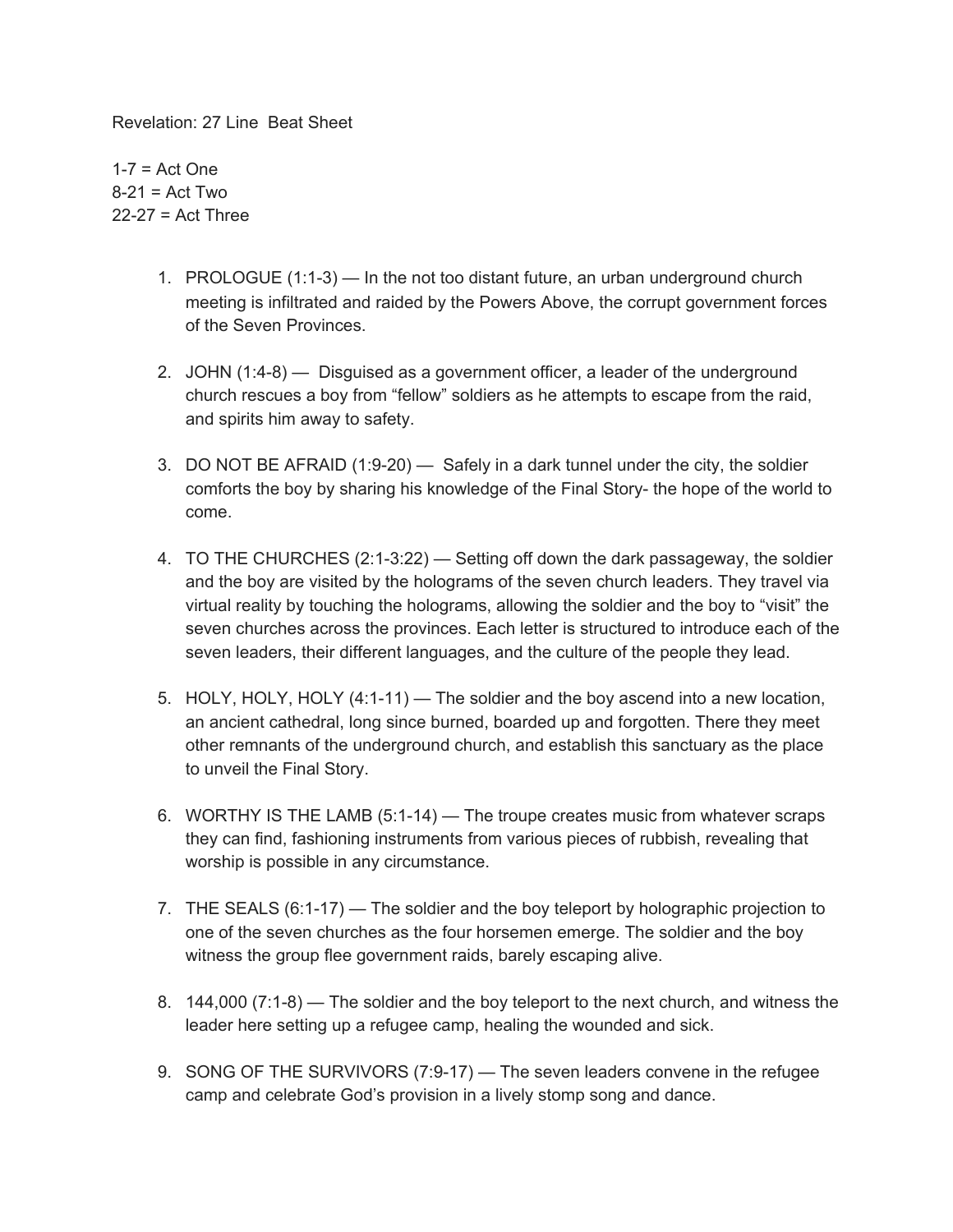- 10. THE SEVENTH SEAL (8:1-5) The soldier and the boy are abruptly brought back to their surroundings in reality. The soldier douses the lights as a searching drone hovers ominously outside the cathedral.
- 11. THE SIX TRUMPETS (8:6-9:20) By the ghostly light of candles and lanterns, the troupe makes use of eerie shadow imagery on the walls and curtains.
- 12. THE ANGEL & THE SCROLL (10:1-11) The troupe plays a song as the soldier remembers when he was called to believe- in the midst of a battle.
- 13. TWO WITNESSES (11:1-14) The troupe teleports to a third church group- where two of the leaders perform a ritualistic dance from the Far East, combining choreography with martial arts.
- 14. WE GIVE THANKS (11:15-19) Each of the church groups sing thanks to God over a simple meal, giving virtual toasts- separate in body but united in spirit.
- 15. THE DRAGON (12:1-13:18) The soldier relates the ongoing war between the Dragon, Beast, and the saints. His backstory as a former soldier in the army of the Beast is revealed, planting a seed of distrust in one of the seven.
- 16. THE LAMB'S NEW SONG (14:1-5) —The troupe begins a final journey through the seven churches, beginning in the first province, celebrating the restored church of Ephesus.
- 17. THE THREE ANGELS (14:6-13) The troupe visits the second province, where former Hindus celebrate their fallen brothers who followed the Lamb, witnessing their funeral pyres on a river.
- 18. THE HARVEST (14:14-20) The troupe visits the third province, as they busk in an open bazaar, using homemade palm pipes.
- 19. GREAT & MARVELOUS (15:1-8) They visit the fourth province, a lively African village.
- 20. SEVEN BOWLS (16:1-21) They visit the fifth province, portraying the seven plagues of God's wrath as unfolding in a Chinese lantern parade.
- 21. THE WOMAN (17:1-18) In the sixth province, an urban metropolis, holographic displays show iconography of the Harlot, the False Prophet, and the Beast.
- 22. BABYLON'S FALL (18:1-24) The troupe returns to reality in the cathedral as one of the seven appears physically, and turns on the soldier, accusing him of leading them